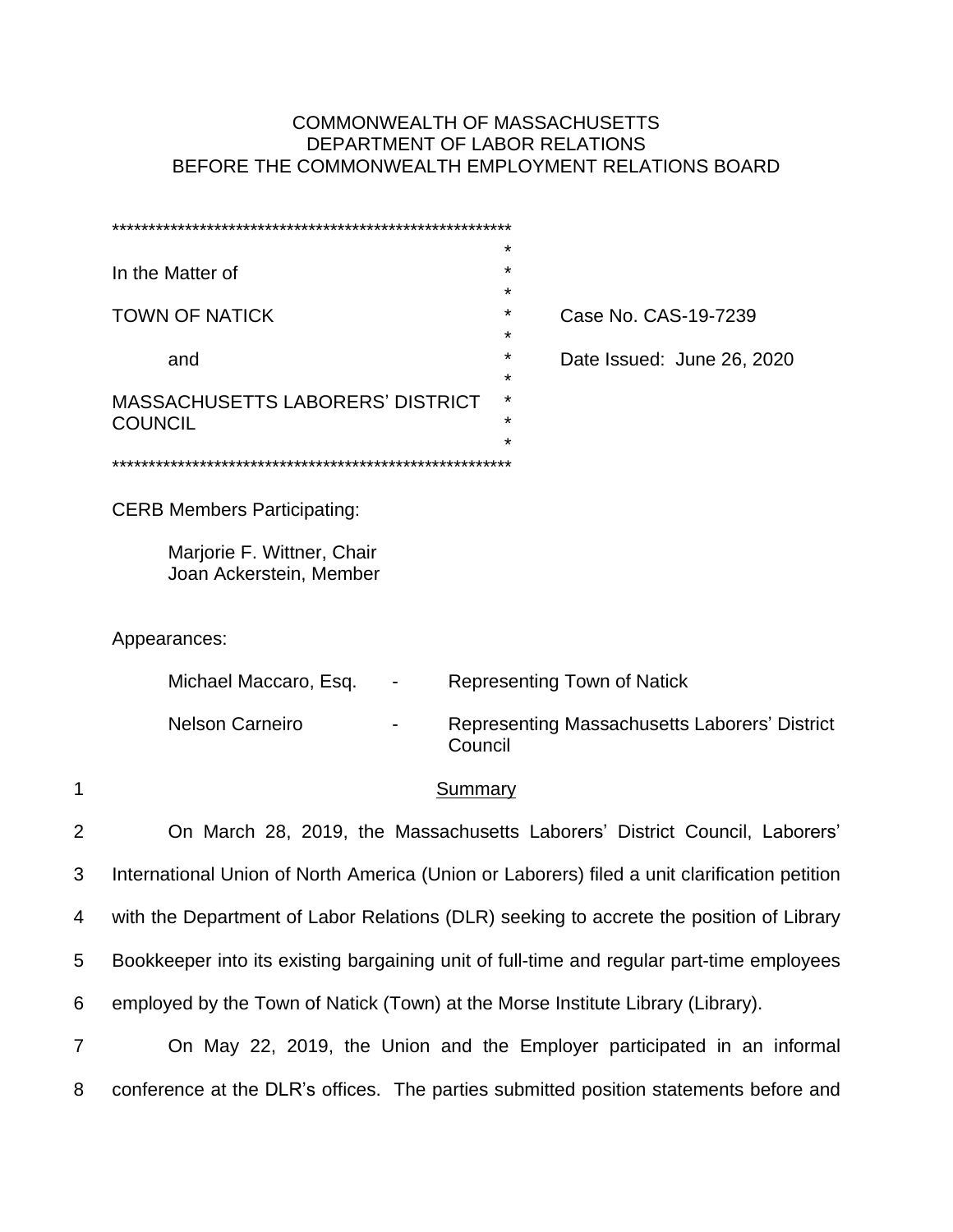after the conference. The Union argues that the Library Bookkeeper is performing duties formerly performed by a Library Associate, which is a bargaining unit position. The Town opposes accreting the Bookkeeper position to the Library unit on grounds that it is a confidential position or, alternatively, because it is more appropriately placed in the Laborers' Clerical unit.

 On June 12, 2020, the DLR sent the parties a letter asking them to show cause why the unit placement dispute should not be resolved based on the information summarized therein and requesting some additional information. Neither party disputed the facts contained in the letter. The Union filed a response indicating that it did not have the requested information and the Town did not file any response. Accordingly, the CERB has determined that there are no materially disputed facts and accretes the Library Bookkeeper position into the unit because it is a non-confidential position that shares a community of interest with other Library bargaining unit members.

#### **Background**

#### Morse Institute Library

 The Library is located in the center of Town. A five-member Board of Trustees oversees the Library's operations. The Library Director oversees its daily operations. As of 2018, the Library employed approximately 55 employees.

Union

 Local 1116 of the Union represents four separate Town bargaining units, including the Library and Clerical units described below. It also represents a Department of Public Works (DPW) unit and a DPW supervisors' unit.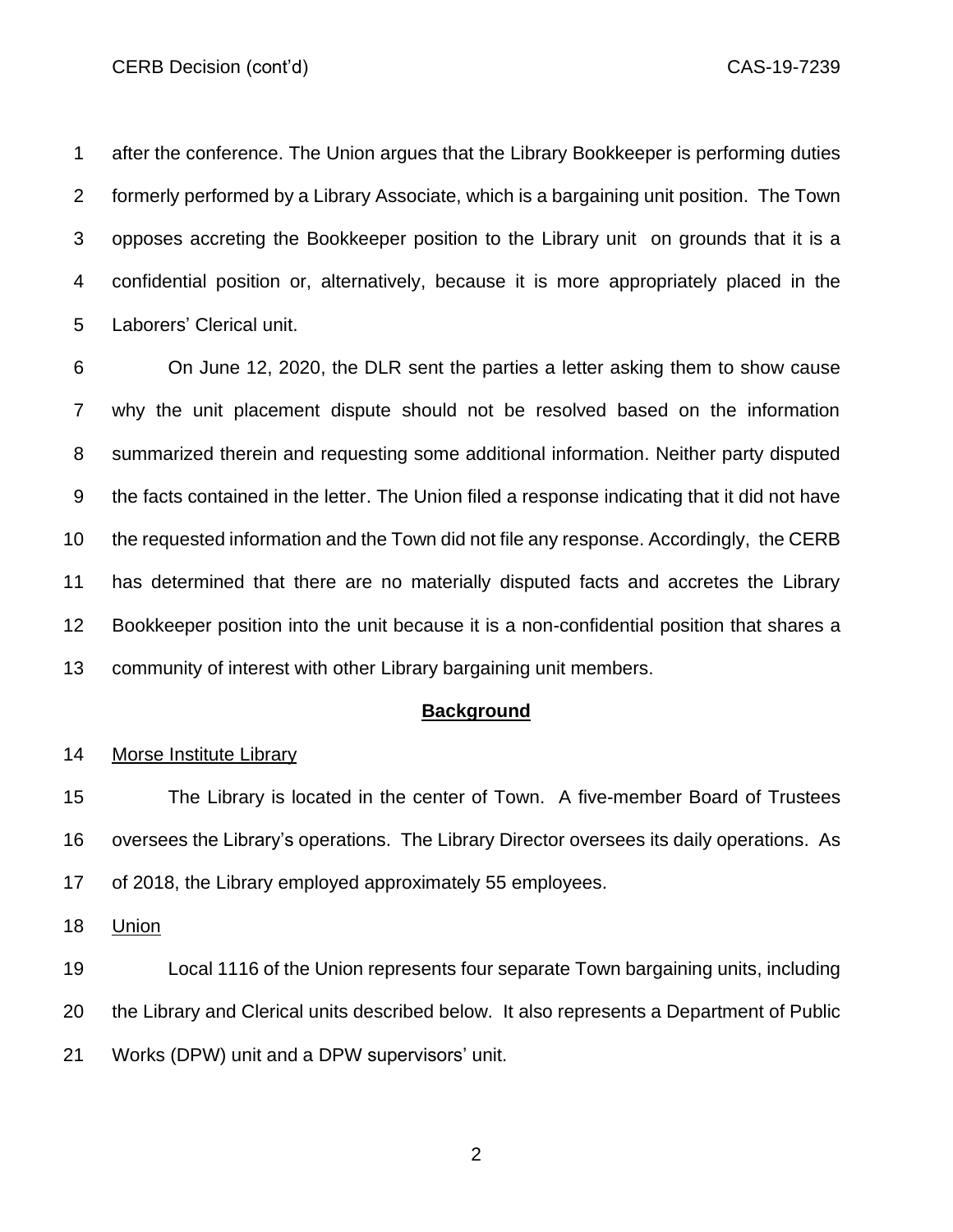**Library Unit** 

2 On October 10, 2000, in Case No. MCR-4820, the  $DLR<sup>1</sup>$  certified the following

bargaining unit:

 All full-time and regular part time library employees employed by the Town of Natick, including library supervisors, professional librarians, library associates, bookmobile librarians, library assistants, reference librarians, 7 library clerks and library pages, but excluding the library director, the assistant library director, the community relations/grant coordinator, all managerial, confidential and casual employees and all other employees of 10 the Town of Natick.<sup>2</sup>

- The Town and Local 1116 of the Union were parties to a collective bargaining
- 13 agreement (CBA) that was effective by its terms from July 1, 2015 to June 30, 2018.<sup>3</sup> The
- recognition clause of the CBA states:
- The Town of Natick hereby recognizes the Union as the exclusive
- collective bargaining representative of all Morse Institute Library
- employees employed by the Town exclusive of the Library Director,
- Assistant Director, Community Relations/Grants Coordinator,
- Executive Assistant, Pages and Grant funded employees.
- As of 2018, there were approximately forty employees in the Library bargaining
- unit, including approximately twenty-five Library Assistants and Associates, and
- 22 approximately ten Librarians with various titles.<sup>4</sup> In addition to the Librarian titles, the

<sup>&</sup>lt;sup>1</sup> References to the DLR include the former Labor Relations Commission.

 The certification indicates that the professional employees voted separately on whether they desired to be included in an overall collective bargaining unit consisting of both professional and non-employees. Eight out of nine employees voted that they did.

As of May 2019, the parties had not entered into a successor agreement.

 E.g., Children's Librarian, Reference Librarian, Bookmobile Librarian, and Teen Librarian.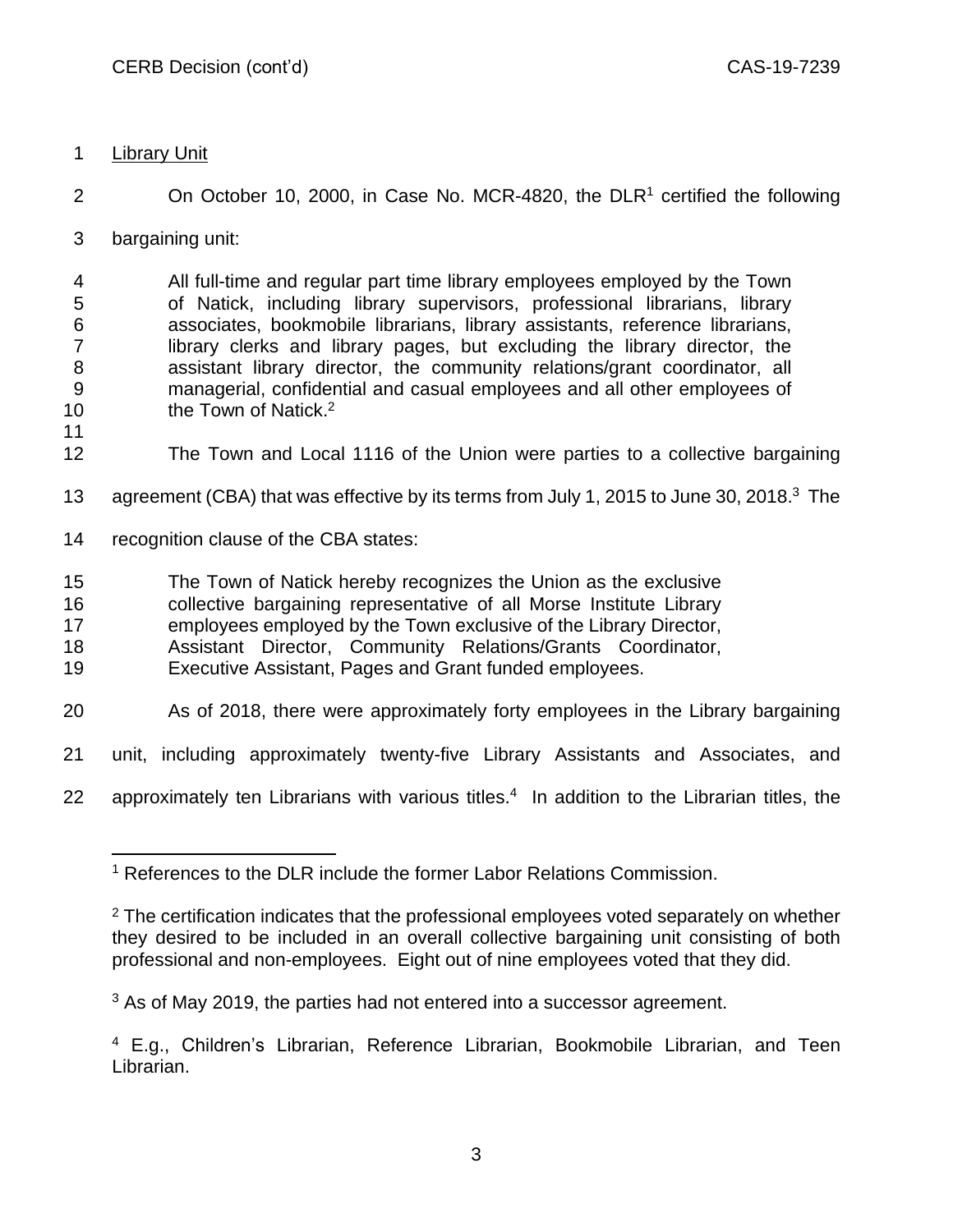bargaining unit includes several other titles that require a Master's Degree in Library and Information Science, including Children's Programmer, Children's Services Supervisor, Circulation Supervisor, Materials Management Supervisor, and Reference Services Supervisor. The record does not reflect the schedule of all the different titles, but as of 5 June 18, 2019, three Reference Librarians worked on a regular, part-time basis.<sup>5</sup>

#### Library Bookkeeper

 From April 1997 to June 2015, Jeanne Kriger (Kriger) performed basic bookkeeping functions for the Library, and the Town used an outside contractor to perform additional bookkeeping and accounting functions, including reporting functions. Town personnel forms reflect that Kriger was originally hired as a Library Assistant, but at some point, she became a Library Associate, which was the title she held upon her separation from employment. As reflected on a grievance that Kriger filed on July 1, 2015 regarding her separation, Kriger considered herself part of the Union's bargaining unit, but the Town did not recognize her as such. Kriger's primary bookkeeping duties included: 18 • Matching invoices to bills and submitting them to the Town for payment; 19 • Writing checks for vendors and balancing multiple checking accounts for the Library; • Preparing and submitting payroll; • Cashing out the register and maintaining all money the Library collected; • Making weekly bank deposits; • Reconciling Library account balances with Town balances. 

History

<sup>&</sup>lt;sup>5</sup> Under the terms of the CBA, a regular work week for full-time employees is five days, 37.5 hours.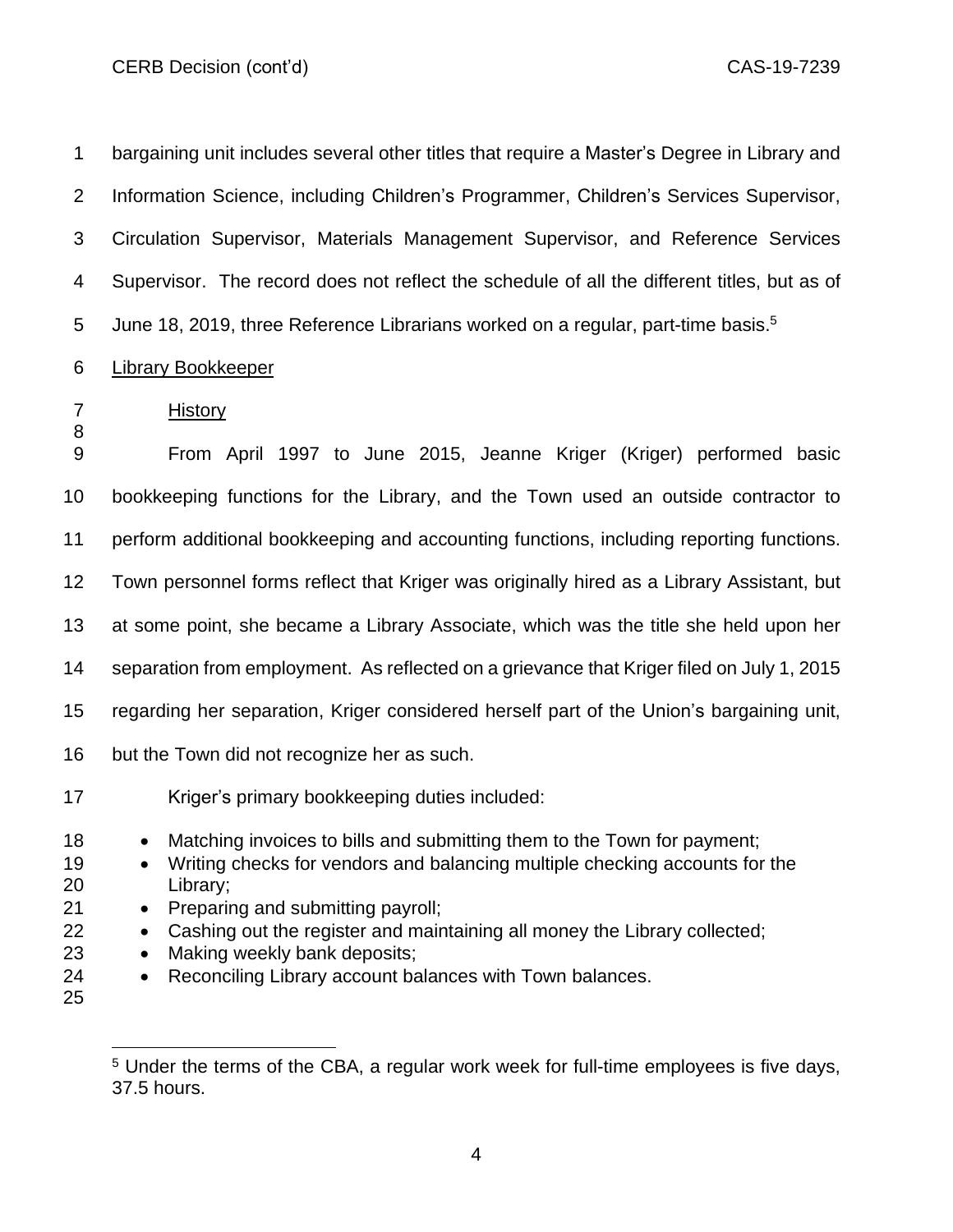Kriger performed no duties pertaining to labor relations or collective bargaining. As of July 1, 2014, Kriger was an hourly employee, earning \$18.87/hour. After Kriger stopped working at the Library, the Library hired Rebecca Stacy (Stacy) as Library Bookkeeper. Stacy worked in this capacity from September 2015 to February 2017. After Stacy stopped working for the Library, the Town hired Lisa Kingsley 6 (Kingsley) to fill this position.<sup>6</sup> Lisa Kingsley Kingsley has been employed as the Library Bookkeeper since February 1, 2017. Her offer letter reflects that the Town classified the position as a Grade 2 in the Town's Hourly Personnel Board Classification and Pay Plan. Kingsley was hired as a regular part-11 time employee, working 25 hours a week at a rate of \$21.00/hour.<sup>7</sup> As of May 2019, her hourly rate had not changed, but her hours had increased to 27.50/week. Kingsley's benefits include prorated sick leave and vacation and fifteen hours of personal leave per year. She reports to the Library Director and has no direct reports. In January 2019, Kingsley signed a Union card expressing her desire to join Local 1116. The Town initially agreed to recognize the Bookkeeper position as a bargaining

<sup>&</sup>lt;sup>6</sup> Although Library organization charts from 2006-2018 reflect a Bookkeeper reporting directly to the Library Director, the Town provided no evidence that the Bookkeeper position was filled, or that a Town employee ever held the position until it hired Stacy in 2016. The Town's Annual Reports from 2013-2015, which list the Town's employees by name, title and salary, contain no listing for a Library Bookkeeper. In contrast, the 2016 Annual Report lists Stacy as the Library Bookkeeper, and the 2017 and 2018 Annual Reports list Kingsley in this title.

 $7$  According to the 2018 Town Report, Kingsley had a base and gross annual salary of \$27,300.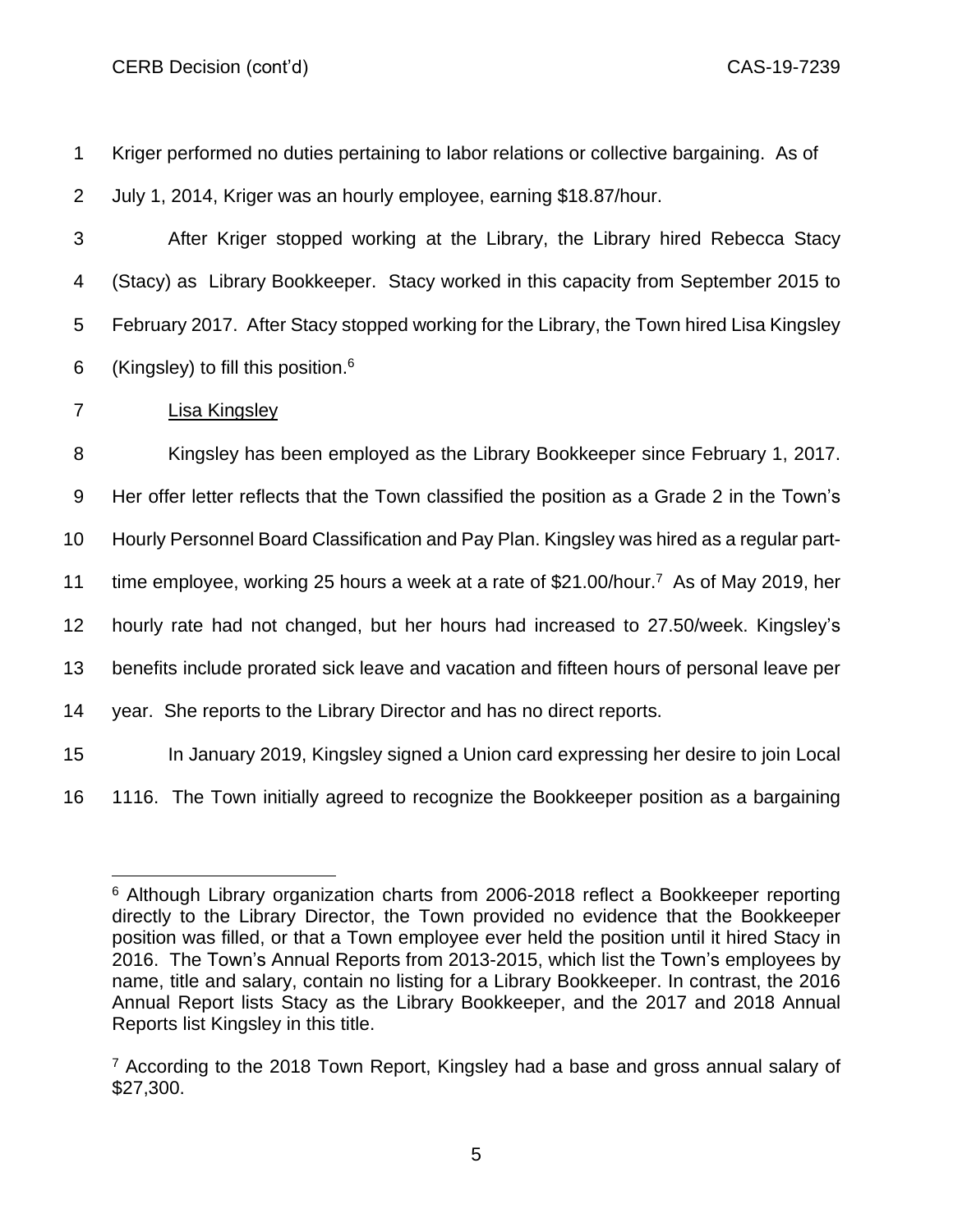unit position but indicated that Kingsley should be in the Clerical unit, not the Library unit. During subsequent discussions with the Union, the Town contended that Kingsley performed confidential duties and thus should not be part of any bargaining unit. Kingsley had over twenty years of experience as a Bookkeeper when she was hired. She has a Bachelor of Science degree in education. Duties The Library Bookkeeper position has evolved since 2015, when the job description summarized its duties as providing "work of a diverse nature, serving as bookkeeper, purchasing materials and equipment, conducting invoice activities, paying vendors, preparing payroll and other clerical administrative functions." Under "Accountability," the 2015 job description states that this employee is responsible for "correct reporting of fund balances, for submission of accurate payroll and recordkeeping, for timely submission of 13 invoices."<sup>8</sup> According to a job description dated May 15, 2019, the Bookkeeper's duties now include: Biweekly payroll preparation for 55 employees; make [General Ledger] entries for payroll; accounts payable – processing invoices between town warrant and trustee funds, processing billing of monies due from various grants; accounts receivable – weekly bank deposit of Trustee funds and weekly Town receipts deposit; reconciling monthly bank statements for 4 accounts, preparing financial reports, report and enter all time off for 55 **Examployees in Munis software.**<sup>9</sup> May purchase materials and equipment.

Preparation for annual CPA audit.

<sup>&</sup>lt;sup>8</sup> This information is taken from the first page of a 2015 Library Bookkeeper job description that the Union provided as part of a document titled "History of Job Descriptions."

<sup>&</sup>lt;sup>9</sup> The Town provided two Bookkeeper job descriptions: one dated 5/15/19 and one dated 5/16/19. The one dated 5/16/19 contained an additional duty that Kingsley asserts that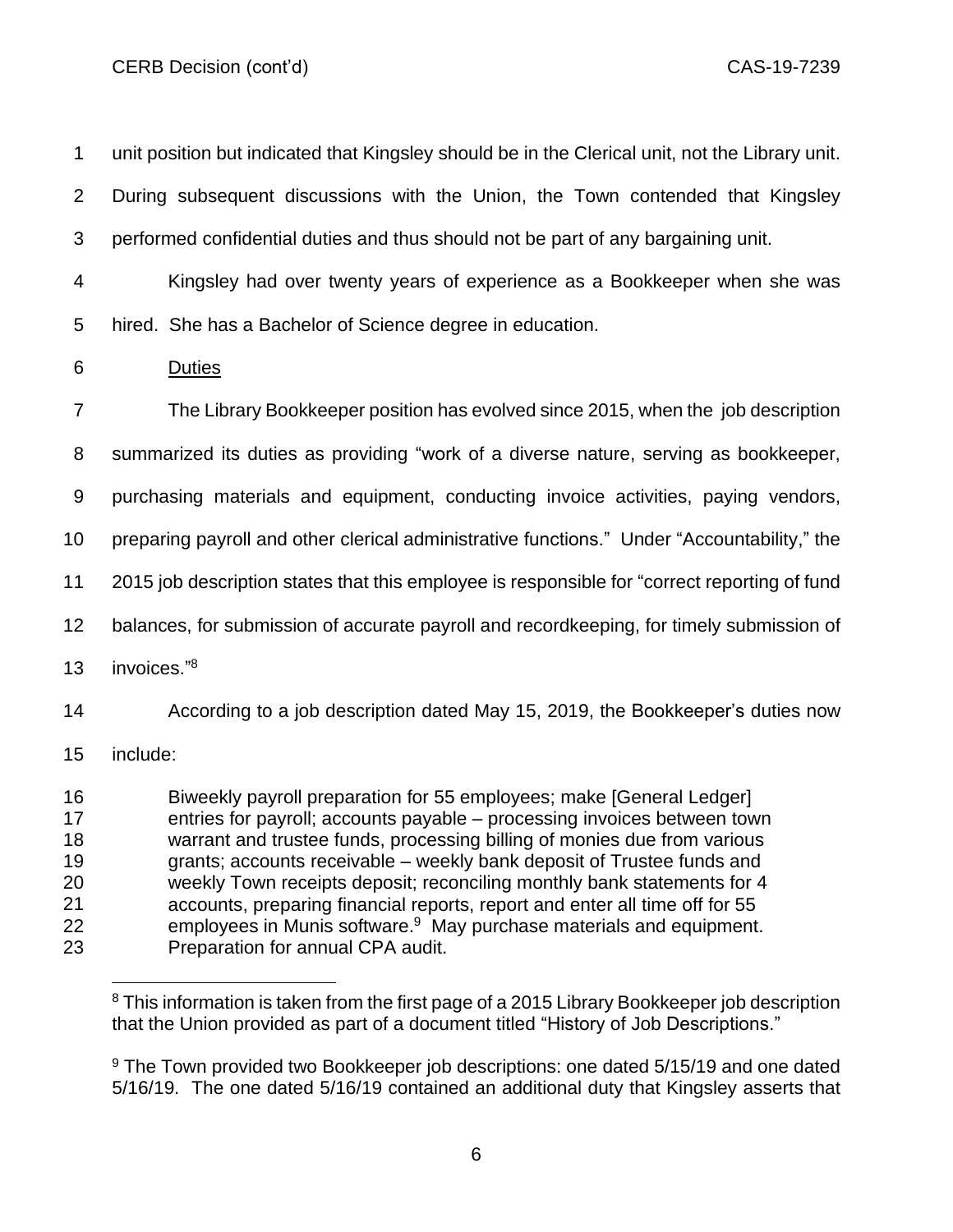Kingsley performs many duties that her predecessor did not, including: 2 • Making monthly Library budget presentations to staff; • Working with reference staff daily who have budget or grant account questions; • Daily budget preparation and analysis for municipal Library directed budget lines (expenses and salaries) and private corporate budget lines; **• Entering fund transfers from Trustee endowment accounts;** 8 • Managing \$40,000 annual Friends of the Library budget: 9 • Managing \$30,000 annual Veterans Oral History Project budget; 10 • Preparing monthly financial reports for the Trustees of the Library; 11 • Annual Report Information Survey (ARIS) preparation to the Massachusetts Library Association Confidentiality Under the heading "Confidentiality," the 2019 job description states: "Discretion and integrity are required, especially in matters involving personnel, trustees, library patrons and library business and other partners." Most of the other Library unit job descriptions, including those of the Library Assistant and Library Associate, described below, contain similar, if not identical language. Since starting the position, Kingsley has not performed any duties relating to collective bargaining, including costing out collective bargaining proposals. The Town does not dispute this but stated its intention to have her perform these duties during the next round of collective bargaining negotiations. Qualifications The "Recommended Minimum Qualifications" contained on the 2019 job description are an Associate's degree in Accounting or related field, courses in

she performs: Prepare yearly ARIS reporting for the Massachusetts Board of Library Commissioners, including the tracking for materials purchased by collection and genre.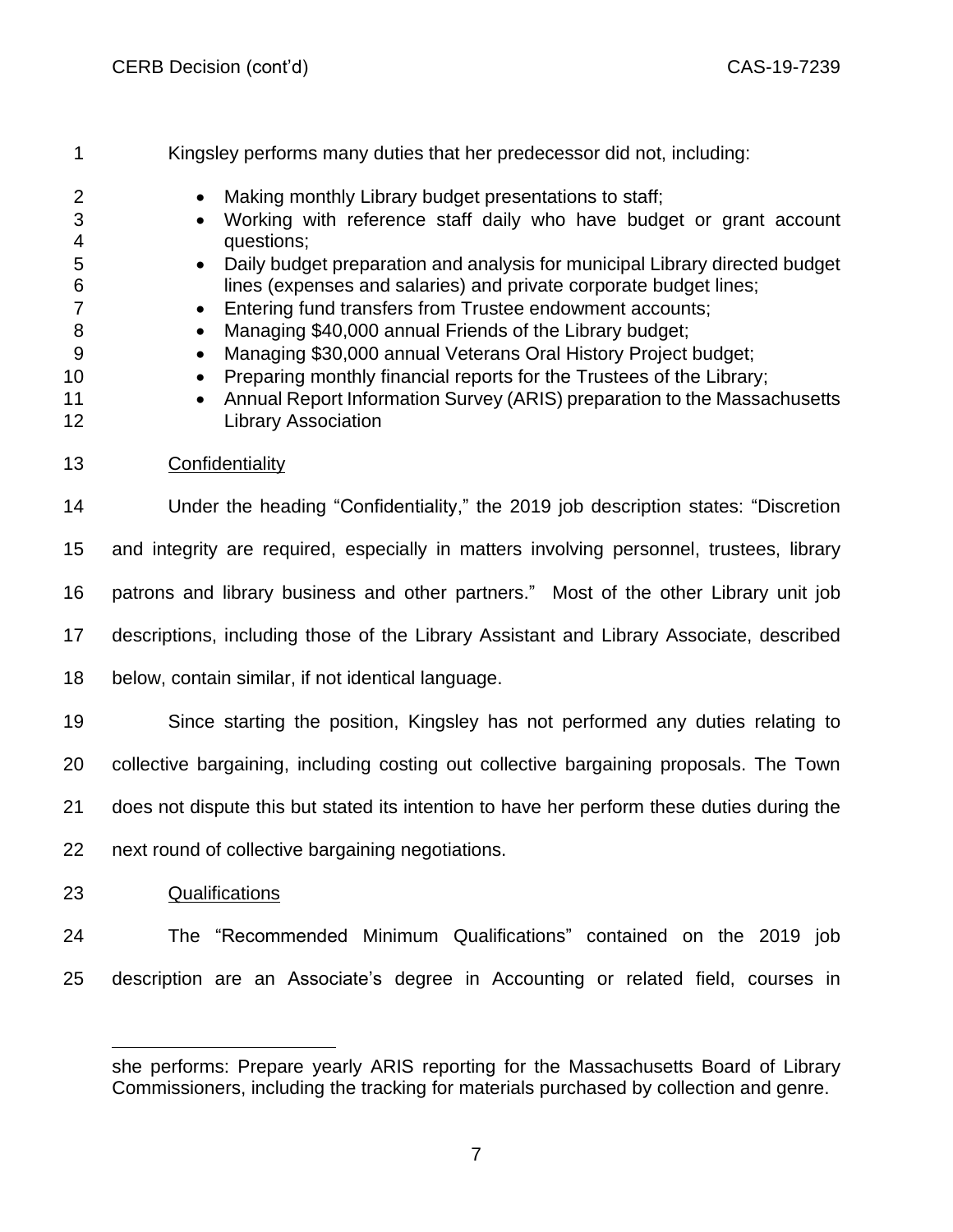bookkeeping/accounting, 2-3 years of experience in bookkeeping and accounting or any equivalent combination of education, training and experience which provides the required 3 knowledge, skills and abilities to perform the essential functions of the job."<sup>10</sup>

Library Assistants and Library Associates

 As noted above, the Town employs about twenty-five Library Assistants and Library Associates. As of June 2019, twenty employees in these titles were permanent part-time employees.

 The Town provided job descriptions for a number of different Associate and Assistant positions, including those of the Library Assistant and the Library Associate who report to the Supervisor of Circulation. Those job descriptions were identical except for a difference in grade level (Library Assistant (S12); Library Associate (S14)) and a slight difference in their duties. According to the Library Associate's job description, "this employee is responsible for staffing the main service point of the Library, the Circulation Desk, and providing excellent customer service to the community of Natick." The Library Assistant job description adds that "Library Assistants are also assigned specific off-desk duties due to their designation as benefitted employees" but does not reflect what those duties are. Both Library Assistants and Associates report to the Circulation Supervisor who, in turn, reports to the Assistant Library Director. The minimum education requirement on both job descriptions is a high school degree or equivalent. In FY 18, the

 The Recommended Education requirement on the May 15, 2019 job description was a Bachelor's degree in Accounting or other related field. All other requirements were the same.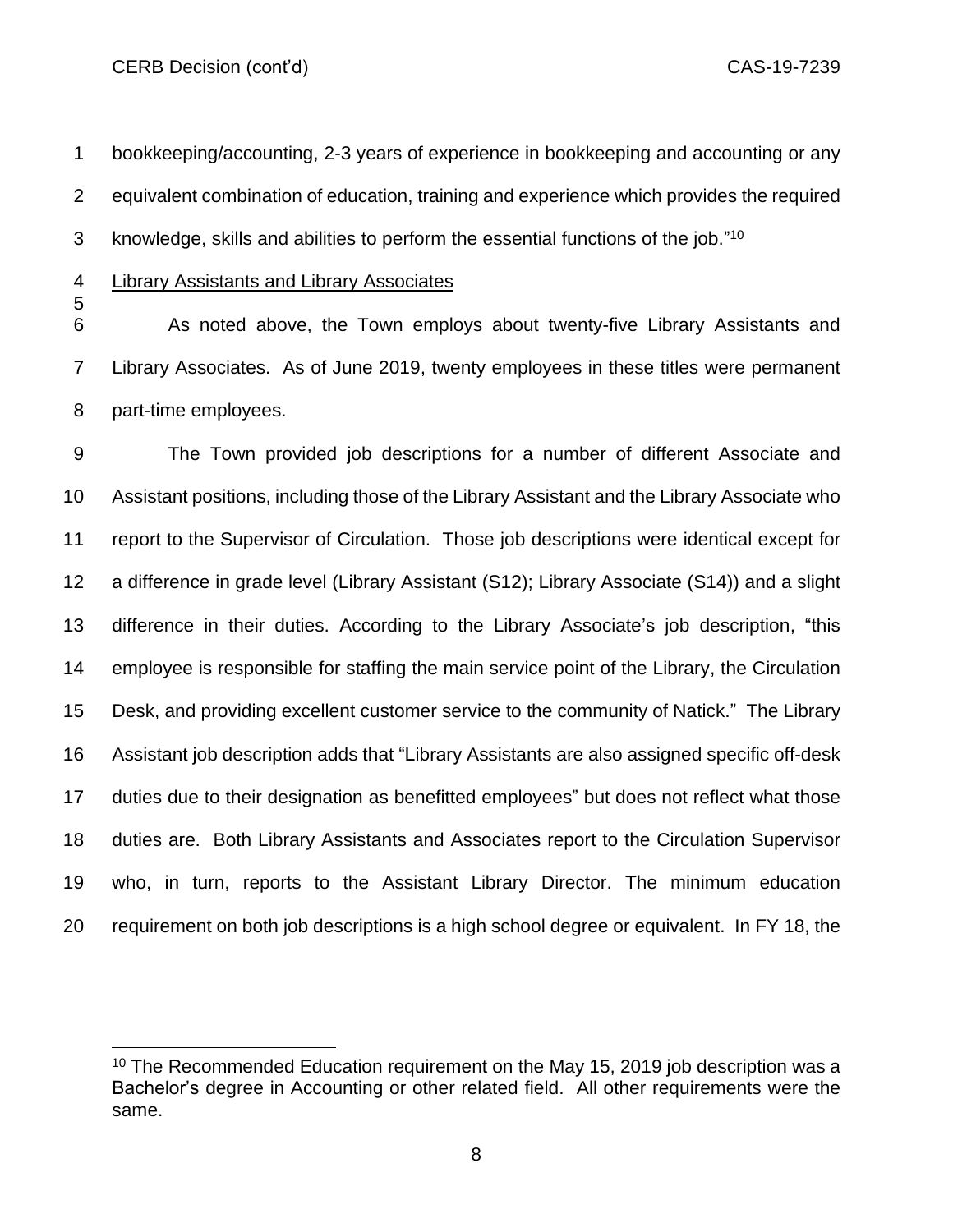hourly rate for Library Assistants ranged from \$20.18-\$23.9791 (Steps 1-6). Library Associates' hourly rate ranged from \$16.7555 to \$20.0420.

 The Town also provided a 2012 job posting for the Children's Room Associate who has both circulation and children's programming responsibilities that s/he performs in conjunction with the Children's Room Supervisor and the Children's Programmer. This posting indicates that the position requires a Bachelor's degree and is a full-time benefitted position. In FY 2018, the Children's Room Associate's hourly rate ranged from \$26.7350 to \$31.8384.

 The Library bargaining unit also includes the title of Materials Management Assistant. The job description for this title reflects that the position reports to the Supervisor of Materials Management and is responsible for keeping the library's physical collection and database current, organized and retrievable. The incumbent must have a 13 high school degree or equivalent. This position is classified as Grade S13.<sup>11</sup>

Clerical Unit

 As indicated above, the Union also represents a unit of clerical employees. The unit consists of approximately 25 employees. The recognition clause of the 2016-2018 Clerical CBA describes the unit as "all clerical employees employed by the Town, including those employees who work more than 20 hours per week."

 The Clerical unit includes the title of Administrative Assistant. A 2018 job description for this title generally describes the title as coordinating the administrative functions of the office and performing a variety of complex financial, personnel and other

 The Town provided salary tables showing that the hourly rate of reference staff classified as Grade S13 ranged from \$22.0253 (Step 1) to \$26.4464 (Step 6).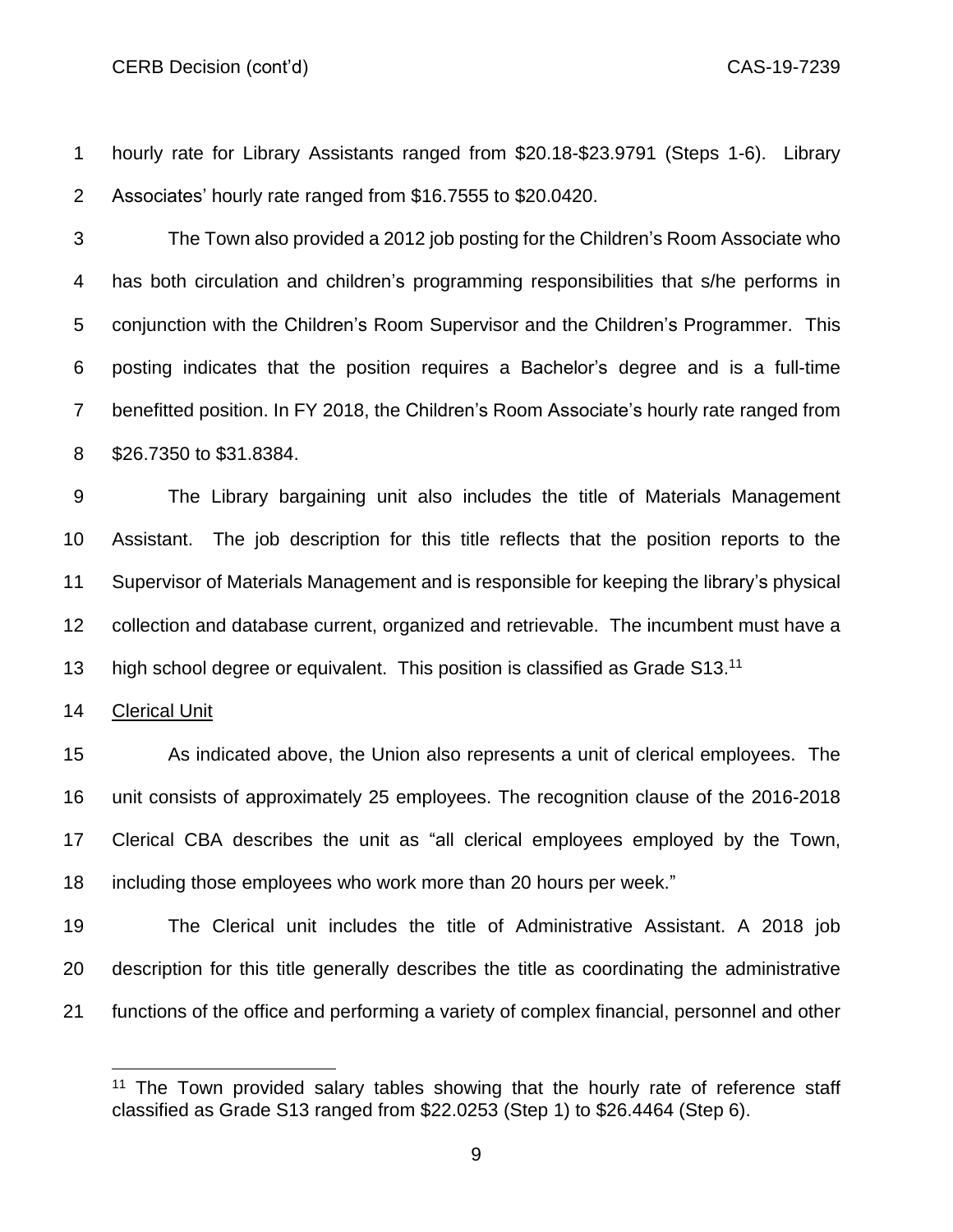- administrative tasks. The job description's list of illustrative essential functions includes
- some bookkeeping functions such as:
- Produces accurate budget documents and presentation materials. Assists in gathering budget information, compiling and reviewing data and tracking budget changes.
- Reconciles monthly revenue and expenditure reports and indicates appropriate adjustments as necessary.
- 8 Performs payroll for the Department.
- The required education and experience include an Associate's degree preferred and
- three to five years of record keeping and customer service experience or an equivalent
- combination of education and experience.
- 12 In FY 18, the Administrative Assistants' hourly wage rate ranged from \$22.4721

(Step 00) to \$26.4265 (Step 4).

## 14 Opinion<sup>12</sup>

 A unit clarification is the appropriate procedural vehicle to determine whether newly-created positions should be included in or excluded from a given bargaining unit or to determine whether substantial changes in the job duties of an existing position warrant inclusion or exclusion from a bargaining unit. Town of Athol, 32 MLC 50, 52, CAS-04- 3567 (June 29, 2005).

 The Union seeks to accrete the position of Library Bookkeeper to its existing unit of Library employees. In deciding whether an employee should be accreted into an existing bargaining unit, the CERB applies a three-step analysis. First, the CERB determines whether the position existed when the DLR originally certified the unit. City of Boston, 35 MLC 137, 140, CAS-07-3669 (December 31, 2008). If the position existed

<sup>&</sup>lt;sup>12</sup> The CERB's jurisdiction is not contested.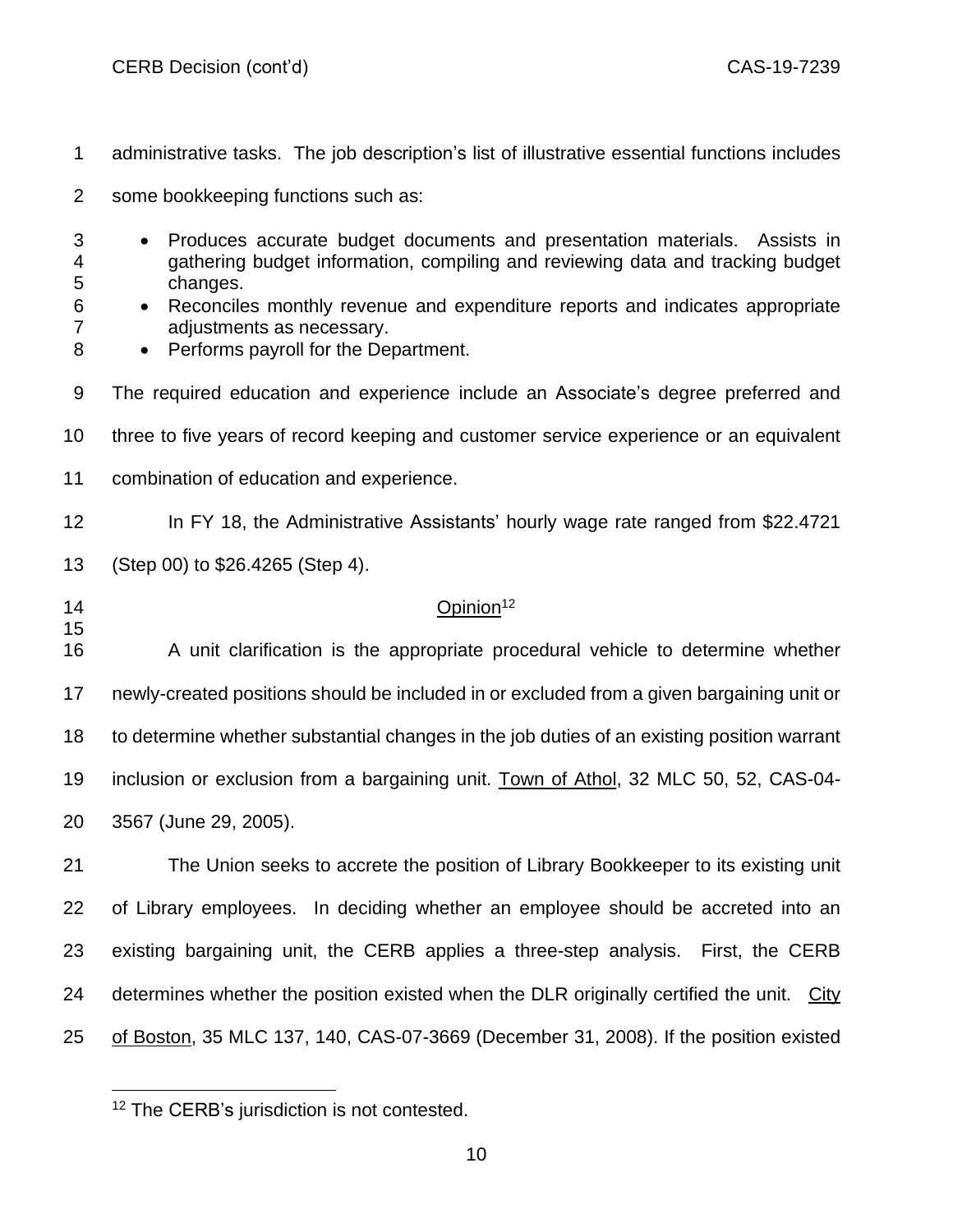at the time of the original certification but was not included in the unit and has not since changed, the DLR will not accrete it to the unit using the CAS process. University of Massachusetts, 41 MLC 205, CAS-14-3424 (April 10, 2015). Here, the DLR certified the Library unit in 2000, but there is no evidence that the Library Bookkeeper existed until 2006 or that it was filled until 2015. The first step of the CAS analysis is therefore inconclusive.

 Second, the CERB examines the parties' subsequent bargaining history to determine whether a particular employee classification was considered by the parties to be included in the unit. City of Boston, 35 MLC at 140. Under the second prong of the accretion analysis, the CERB examines how the parties have treated the disputed positions in their dealings with each other and in collective bargaining. City of Malden, 32 MLC 97, 100, CAS-04-3599 (November 2, 2005). Absent bargaining history to support a finding that the parties addressed and resolved the unit placement of the contested position, the CERB will find that it is unable to determine whether the parties explicitly agreed to exclude the contested position from the bargaining unit. Town of Somerset, 25 MLC 98, 100, CAS-3145 (January 6, 1999). Here, although a comparison of the original certification and the current recognition clause demonstrates that the parties have 18 modified the original certified unit,<sup>13</sup> there is no evidence that the parties ever expressly agreed to include or exclude the Library Bookkeeper or other bargaining unit positions that perform bookkeeping duties from the unit. Without such evidence, the second prong is inconclusive.

 Since 2000, the parties have agreed to exclude the Executive Assistant, and the Library Pages, who were part of the original certified unit.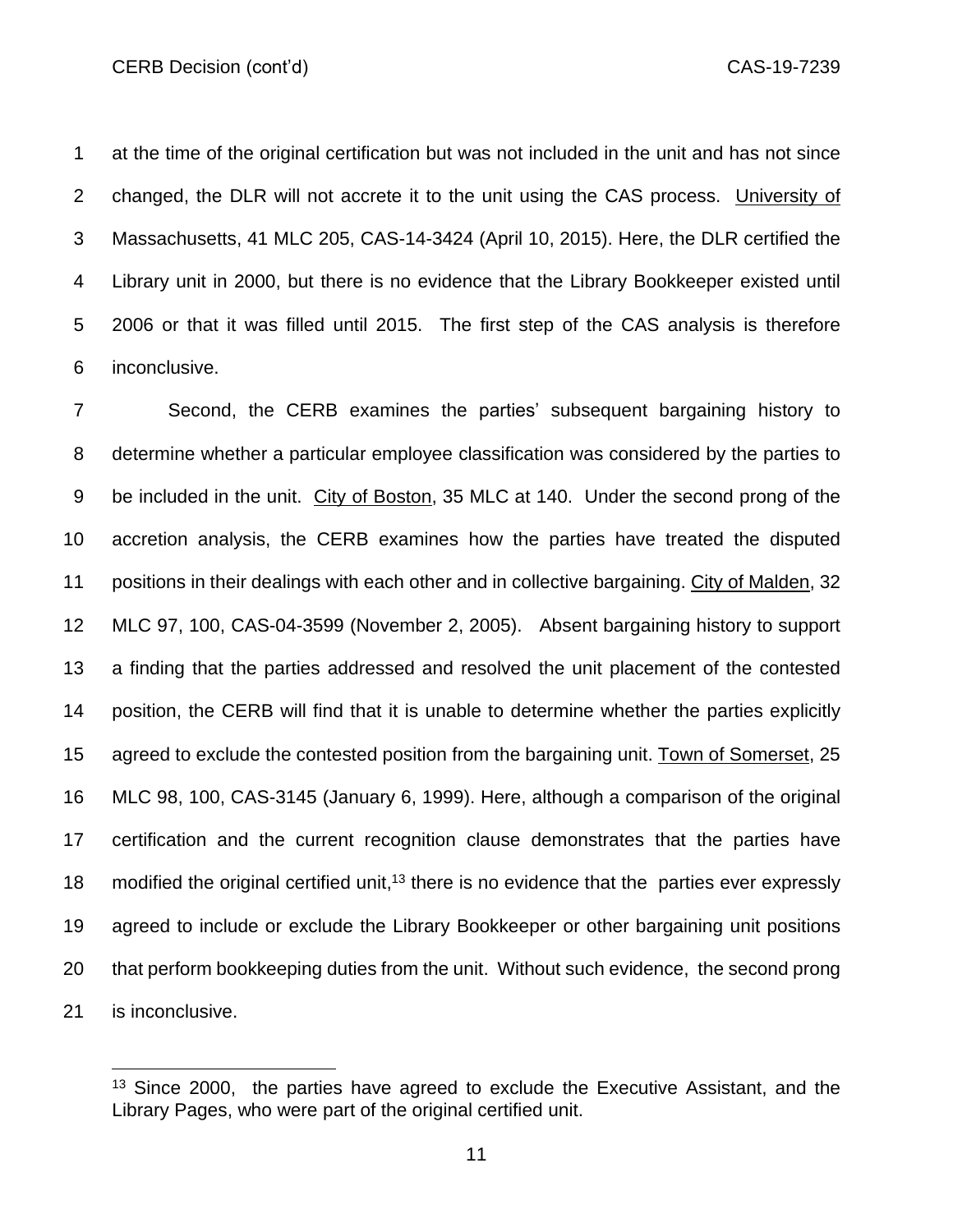Under the third and final step, the CERB examines whether the disputed position shares a community of interest with others in the bargaining unit. City of Boston, 35 MLC at 140. To determine whether employees share a community of interest, the CERB considers such factors as similarity of skills and functions, similarity of pay and working conditions, common supervision, work contact, and similarity of training and experience. Boston School Committee, 12 MLC 1175, 1196, CAS-2598 (August 30, 1985) (citations omitted). No single factor is outcome determinative. Town of Ludlow, 27 MLC 34, 36, CAS-3435 (October 17, 2000).

 The Town claims that the Library Bookkeeper does not share a community of interest with the other Library unit members because she is a confidential employee. The Town alternatively argues that even if the Library Bookkeeper were not confidential, she performs clerical duties that cause her to share a greater community of interest with the Clerical unit.

 We disagree that the Library Bookkeeper is a confidential employee. Section 1 of the Law defines confidential employees as those who directly assist and act in a confidential capacity to a person or persons otherwise excluded from coverage under the Law. The purpose of this provision is to protect certain personal relationships that must exist if the collective bargaining system is to function. Littleton School Committee, 4 MLC 1405, 1412-13, CAS-2000, MUP-2027 (October 27, 1977). To be regarded as confidential, an employee must have a substantial relationship with a managerial employee so that there is a legitimate expectation of confidentiality in their routine and recurrent dealings. Framingham Public Schools, 17 MLC 1233, 1236, CAS-2838 (September 4,1990). Employees are considered [c](http://sll.gvpi.net/document.php?id=labor:0031022-0000000&type=hitlist&num=1#hit28)onfidentia[l](http://sll.gvpi.net/document.php?id=labor:0031022-0000000&type=hitlist&num=1#hit30) and excluded from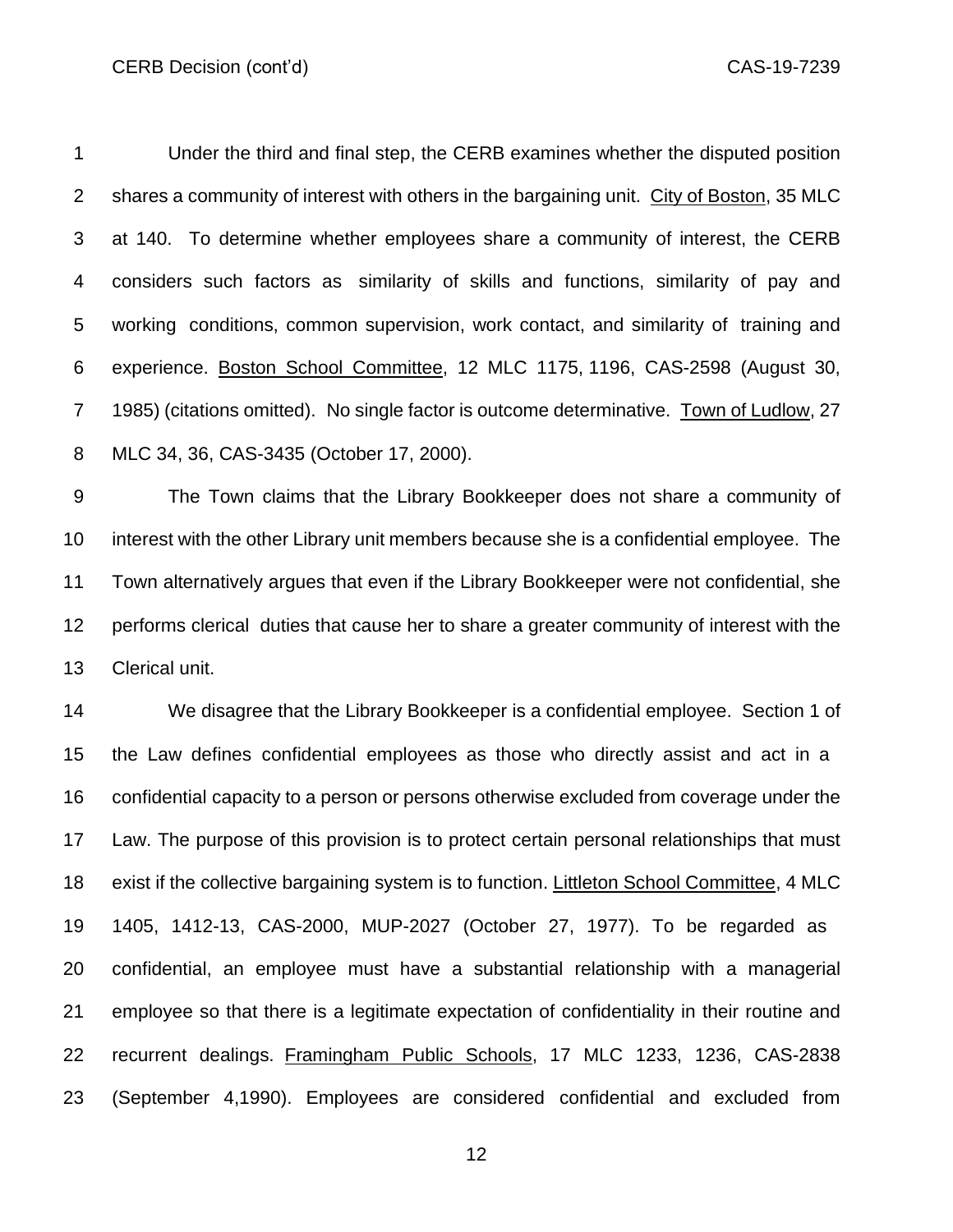bargaining units only when they have significant access or exposure to confidential information concerning labor relations matters, management's position on personnel matters, or advance knowledge of the employer's collective bargaining proposals. City of 4 Everett, 27 MLC 147, 150, MCR-4824 (May 23, 2001). Casual access to material considered sensitive by the employer, such as budget information or personnel records, does not, without more, make an employee confidential. University of Massachusetts, 3 MLC 1179, 1203, SCR-2079, 2082 (October 15, 1976). The CERB has construed exceptions to the definition of employee narrowly to preclude as few employees as possible from collective bargaining while not unduly hampering an employer's ability to manage the operation of the enterprise. Framingham Public Schools, 17 MLC at 1236 (citing Silver Lake Regional School District, 1 MLC 1240, 1243, CAS-163 (January 13,1975)).

 Preliminarily, although the Bookkeeper's job description has a separate "Confidentiality" heading that indicates that "discretion and integrity are required, especially in matters involving personnel," this does not, standing alone, confer confidential status, especially where most of the other bargaining unit job descriptions contain the same or similar language. More significantly, there is no evidence in the record and the Town does not contend that the Library Bookkeeper has significant access or exposure to confidential information concerning labor relations matters, management's position on personnel matters, or advance knowledge of the employer's collective bargaining proposals. Rather, the Town has represented that it intends the Library Bookkeeper to perform these duties. We will not, however, preclude the Library Bookkeeper from exercising collective bargaining rights under the Law based solely on a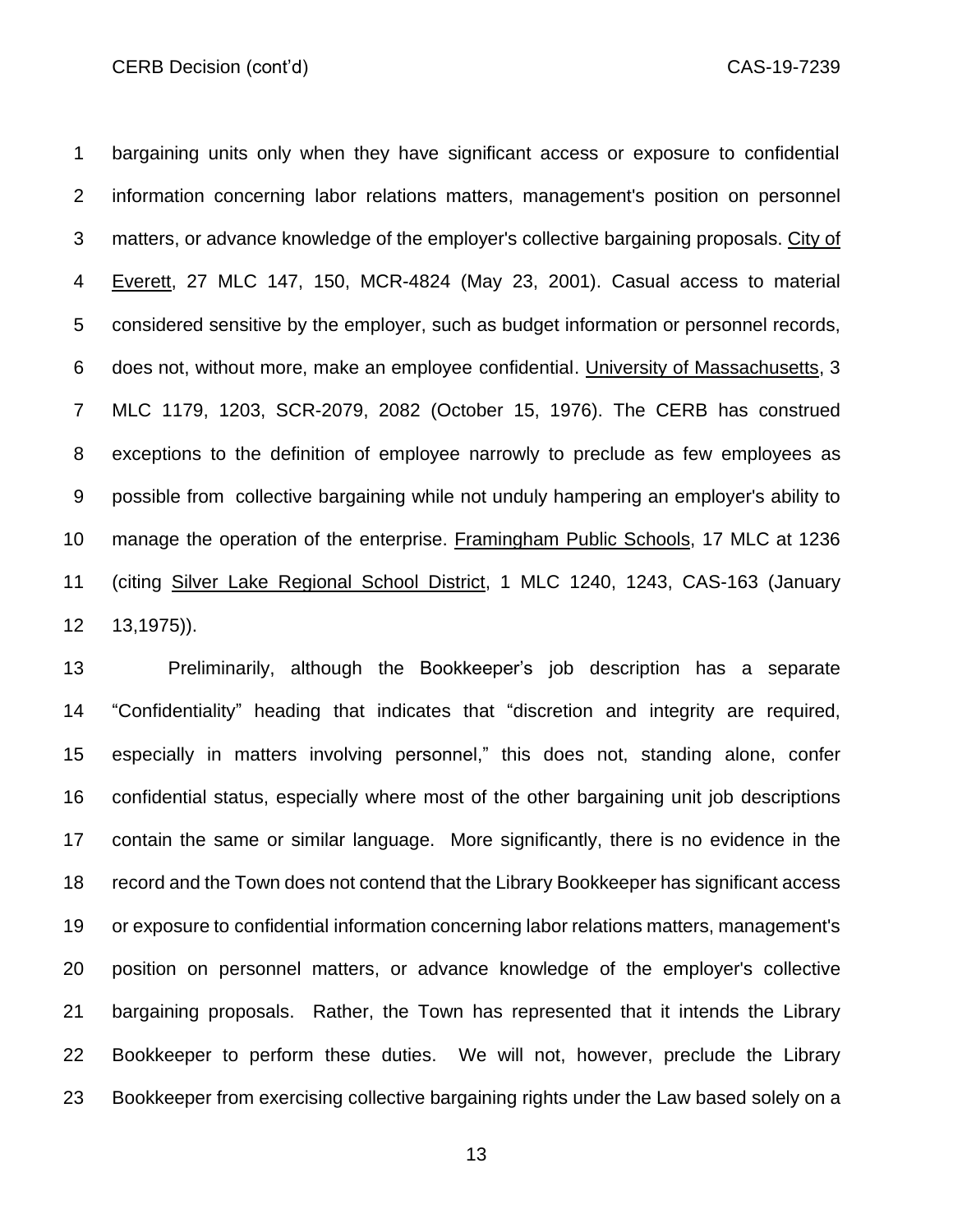representation that the position will at some point participate in collective bargaining. It is well-settled that coverage under the Law must be based upon actual, not potential duties or future responsibilities. City of Boston, 37 MLC 1, 11, CAS-08-3727 (July 10, 2010) citing Town of Bridgewater, 15 MLC 1001, 1007, MCR-3765 (June 13, 19880).

 We finally consider the Town's argument that the Union's petition should be dismissed because, based on its duties, the Library Bookkeeper position is more appropriately placed in the Clerical unit. We reject this argument because the question of whether to accrete the Library Bookkeeper into the Clerical unit is not before us. Rather, the Union, which represents separate units of Clerical and Library employees, filed a petition seeking to accrete the Library Bookkeeper into the Library unit. Accordingly, to decide this matter, we need only determine whether the Library 12 Bookkeeper shares a community of interest with employees in the Library unit.<sup>14</sup>

 We find that it does. Although the Library Bookkeeper may be the only bargaining unit position that performs bookkeeping duties exclusively, the Law requires that members of a bargaining unit share only a community of interest, not an identity of interest, provided there is no inherent conflict among consolidated groups of employees. County of Dukes County/Martha's Vineyard Airport Commission, 25 MLC 153, 155, MCR-

4700 (April 16, 1999). Only significant differences that would result in inevitable conflicts

<sup>&</sup>lt;sup>14</sup> The CERB considers with which unit a position shares a greater community of interest only in cases where a petitioner seeks to accrete a position that is already included in another bargaining unit, see, e.g., University of Massachusetts, 31 MLC 209, CAS-04- (June 22, 2005), or where an employer or union files a petition seeking to accrete an unrepresented title to a particular unit, and a union representing a different bargaining unit intervenes, see, e.g., University of Massachusetts, 40 MLC 315, CAS-12-2194, CAS-13-2523 (May 1, 2014). That is not the procedural posture here.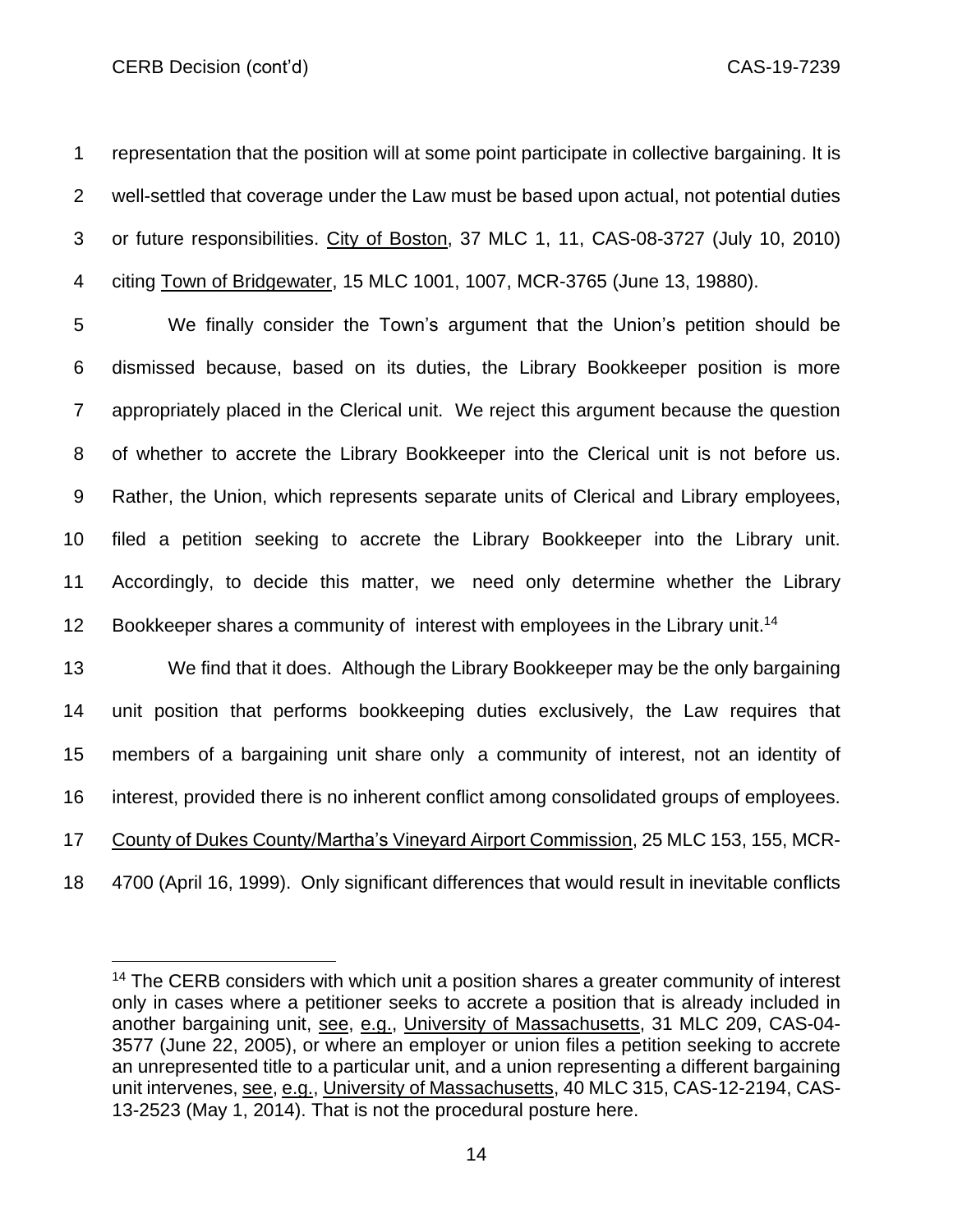CERB Decision (cont'd) **CAS-19-7239** 

 constitute a basis for excluding employees from a bargaining unit on the grounds that the employees lack a community of interest with other bargaining unit members. West Boylston Water District, 25 MLC 150, 1515, MCR-4706 (April 1,1999); Franklin Institute of Boston, 12 MLC 1091, 1093, MCR-3409 (July 18, 1985).

 Here, we have already determined that the Library Bookkeeper is not a confidential employee and the Town points to no other significant differences in the position's duties that would result in inevitable conflicts. Further, we find that the Library Bookkeeper shares a community of interest with the other bargaining unit members based on a number of factors, including similarity of pay and working conditions, work contact, and similarity of training and experience.

 First, like all other members of the bargaining unit described in both the DLR's certification and the recognition clause, the Library Bookkeeper is a Library employee who works in the Morse Institute Library. Her level of pay, \$21.00 an hour, falls squarely with the range earned by Library Associates. The level of education required of other bargaining unit members ranges from a high school degree to a Master's in Library Science, and the Associate's degree or Bachelor's degree that the position requires falls within that range. The record also reflects that the Library Bookkeeper has regular contact with other bargaining unit members. Her duties include answering reference staff's questions about budgets and grants and making monthly budget presentations to staff. Finally, like the majority of Library Assistants and Associates, the Library Bookkeeper works a part-time schedule. Taken together, we find that these factors demonstrate that the Library Bookkeeper shares a community of interest with the other members of the Library unit.